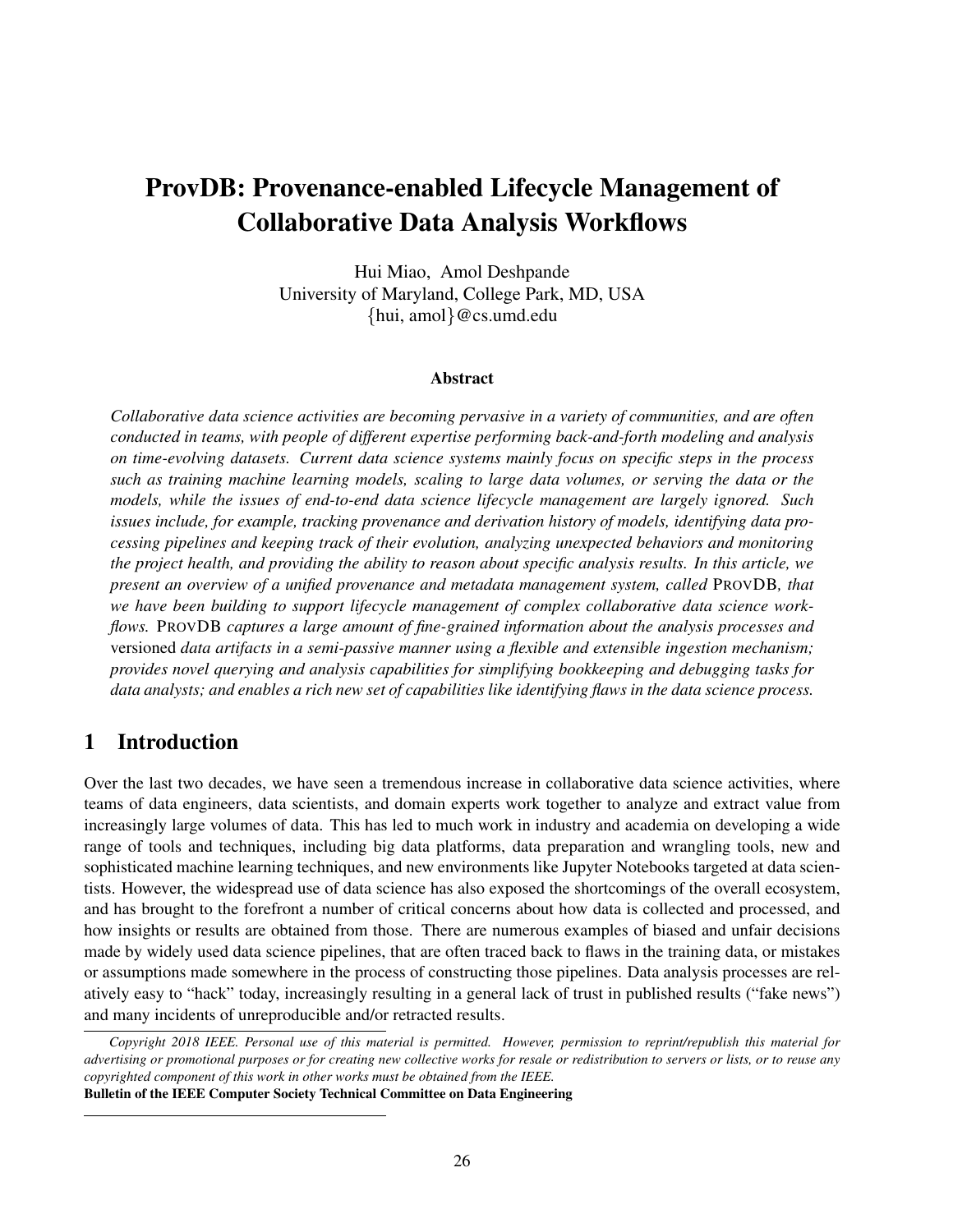Addressing these concerns requires a holistic approach to conducting, auditing, and continuously monitoring collaborative data science projects. This however is very challenging, because of the fundamentally ad hoc nature of collaborative data science. It typically features highly unstructured and noisy datasets that need to be cleaned and wrangled; amalgamation of different platforms, tools, and techniques; significant back-and-forth among the members of a team; and trial-and-error to identify the right analysis tools, algorithms, machine learning models, and parameters. The data science pipelines are often spread across a collection of analysis scripts, possibly across different systems. Metadata or provenance information about how datasets were generated, including the programs or scripts used for generating them and/or values of any crucial parameters, is often lost. As most datasets and analysis scripts evolve over time, there is also a need to keep track of their *versions* over time; using version control systems (VCS) like *git* can help to some extent, but those don't provide sufficiently rich introspection capabilities.

Lacking systematic platforms to support collaborative data science, we see users manually track and act upon such information. For example, users often manually keep track of which derived datasets need to be updated when a source dataset changes; they use spreadsheets to list which parameter combinations have been tried out during the development of a machine learning model; and so on. This is however tedious and error-prone, requires significant discipline from the users, and typically lacks sufficient coverage.

In this article, we present an overview of our PROVDB system, for unified management of all kinds of metadata about collaborative data science workflows that gets generated during the analysis processes. PROVDB is being developed under the umbrella of the **DataHub** project [13], where our overarching goal is to understand and investigate the major pain points for data engineers and scientists today, and develop tools and techniques for managing a large number of datasets, their versions over time, and derived data products and for supporting the end-to-end data science lifecycle. PROVDB is designed to be a standalone system, with complementary functionality to dataset versioning tools developed in [14, 28, 33, 17, 15]. Specifically, PROVDB manages and enables querying information about: (a) version lineages of data, scripts, and results (collectively called *artifacts*), (b) data provenance among artifacts which may or may not be structured, and (c) workflow metadata on derivations and dependencies among artifact snapshots, and (d) other context metadata that may be collected (e.g., summary logs). By making it easy to mine and query this information in a unified fashion, PROVDB enables a rich set of functionality to simplify the lives of data scientists, to make it easier to identify and eliminate errors, and to decrease the time to obtain actionable insights.

To accommodate the wide variety of expected use cases, PROVDB adopts a "schema-later" approach, where a small base schema is fixed, but users can add arbitrary semistructured information (in JSON) for recording additional metadata. The specific data model we use generalizes the standard W3C PROV data model, extended to allow flexibly capturing a variety of different types of information including versioning and provenance information, parameters used during experiments or modeling, statistics gathered to make decision, analysis scripts, and notes or tags. We map this logical data model to a *property graph data model*, and use the Neo4j graph database to store the information.

PROVDB features a suite of extensible *provenance ingestion* mechanisms. The currently supported ingestors are targeted at users who conduct the data analysis using either UNIX Shell or Jupyter Notebooks. In the former case, user-run shell commands to manipulate files or datasets are intercepted, and the before- and after-state of the artifacts is analyzed to generate rich metadata. Several such ingestors are already supported and new ingestors can be easily registered for specific commands. For example, such an ingestion program is used to analyze log files generated by Caffe (a deep learning framework) and to generate metadata about accuracy and loss metrics (for learned models) in a fine-grained manner. PROVDB also features APIs to make it easy to add provenance or context information from other sources.

Finally, PROVDB features many different mechanisms for querying and analyzing the captured data. In addition to being able to use the querying features of  $N\infty$  (including the Cypher and Gremlin query languages), PROVDB also features two novel graph query operators, *graph segmentation* and *graph summarization*, that are geared towards the unique characteristics of provenance information.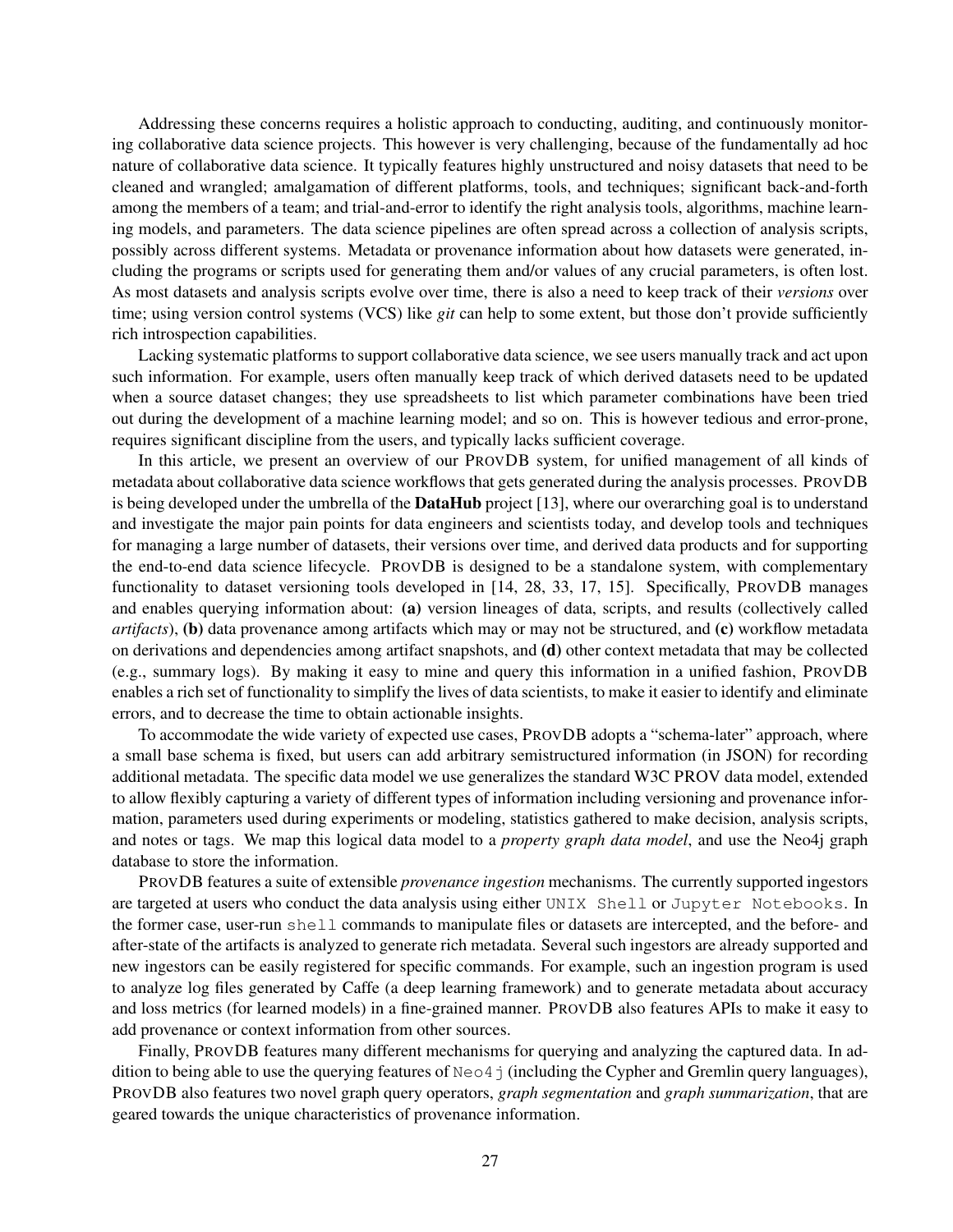## 2 ProvDB Architecture

PROVDB is a stand-alone system, designed to be used in conjunction with a dataset version control system (DVCS) like git or DataHub [13, 18, 17, 14] (Figure 1). The DVCS will handle the actual version management tasks, and the distributed and decentralized management of individual *repositories*. A repository consists of a set of *versions*, each of which is comprised of a set *artifacts* (scripts, datasets, derived results, etc.). A version, identified by an ID, is immutable and any update to a version conceptually results in a new version with a different version ID (physical data structures are typically not immutable and the underlying DVCS may use various strategies for compact storage [14]). New versions can also be created through the application of transformation programs to one or more existing versions. We assume the DVCS supports standard version control operations including CHECKOUT a version, COMMIT a new version, create a BRANCH, MERGE versions, etc.

Most of the PROVDB modules are agnostic to the DVCS being used, as long as appropriate pipelines to transfer versioning metadata and context data are set up. The current implementation is based on **git**, in which case, the repository contents are available as files for the users to operate upon; the users can run whichever analysis tools they want on those after checking them out, including distributed toolkits like Hadoop or Spark.

Broadly speaking, the data maintained across the system can be categorized into:



Figure 1: Architecture Overview of PROVDB

- (a) raw data that the users can directly access and analyze including the datasets, analysis scripts, and any derived artifacts such as trained models, and
- (b) metadata or provenance information transparently maintained by the system, and used for answering queries over the versioning or provenance information.

Fine-grained record-level provenance information may or may not be directly accessible to the users depending on the ingest mechanism used. Note that, the split design that we have chosen to pursue requires duplication of some information in the DVCS and PROVDB. We believe this is a small price to pay for the benefits of having a standalone provenance management system.

PROVDB Ingestion module is a thin layer on top of the DVCS (in our case, git) that is used to capture the provenance and metadata information. This layer needs to support a variety of functionality to make it easy to collect a large amount of metadata and provenance information, with minimal overhead to the user (Sec. 4). The PROVDB instance itself is a separate process, and currently uses the Neo4j graph database for **provenance** model storage; we chose Neo4j because of its support for the flexible property graph data model, and graph querying functionality out-of-the-box (Sec. 3). The data stored inside PROVDB can be queried using Cypher through the Neo4j frontend; PROVDB query execution engine also supports two novel types of *segmentation* and *summarization* queries that we breifly describe in Section 5. Richer queries can be supported on top of these low-level querying constructs; PROVDB currently supports a simple form of continuous monitoring query, and also has a visual frontend to support a variety of provenance queries (Section 5).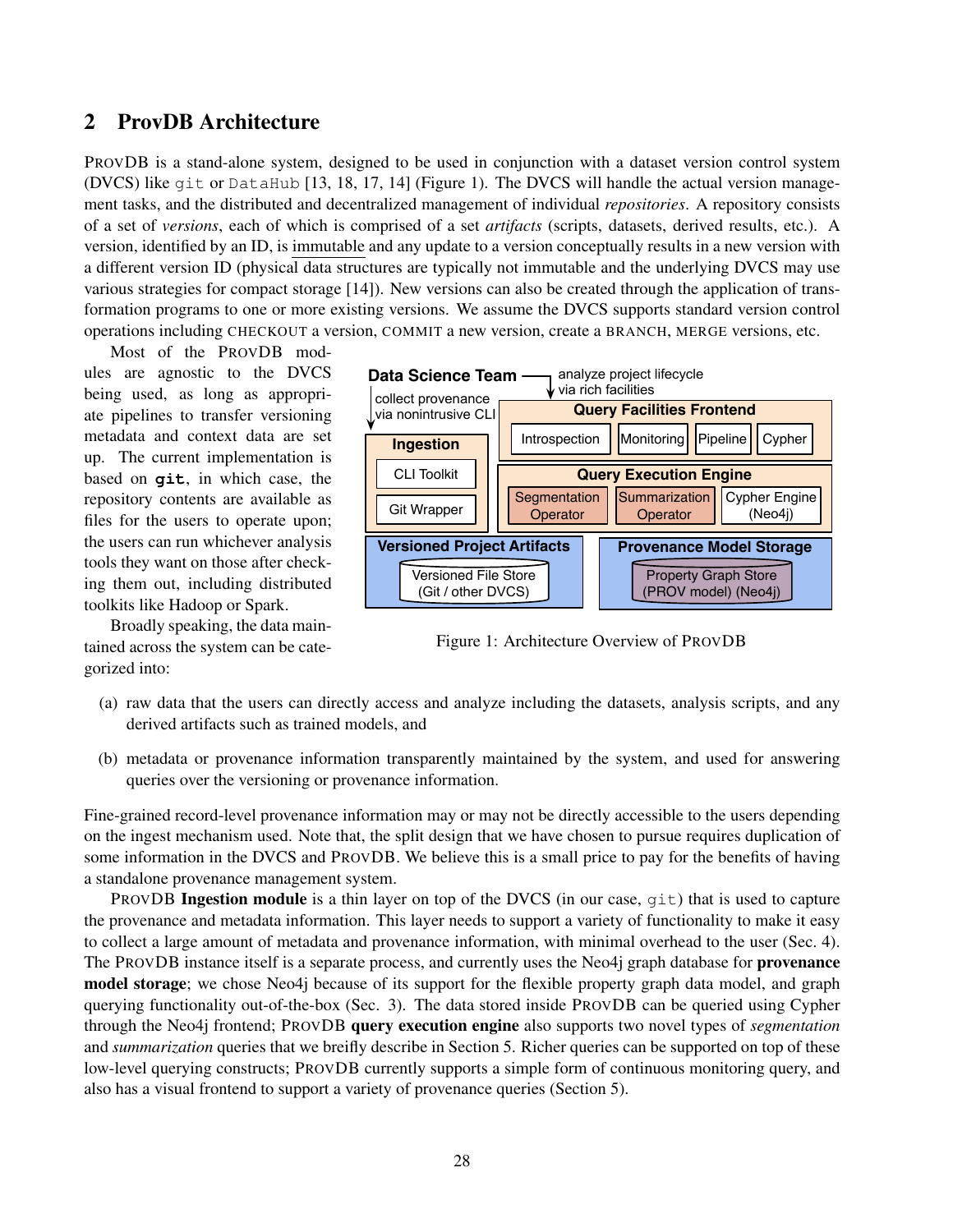

(c) Provenance Graph for the Lifecycle Example (Some edges and properties are not shown due to space constraints)

Figure 2: Illustration of Provenance Data Model and Query Operators in Data Science Lifecycles

# 3 Provenance Data Model and Provenance Graphs

The ingested provenance over the lifecycle of a data science project naturally forms a directed acyclic graph<sup>1</sup>, combining heterogeneous information including a version graph representing the artifact changes, a workflow graph reflecting the derivations of those artifact versions, and a conceptual model graph showing the involvement of problem solving methods in the project [21, 30]. To represent the provenance graph and keep our discussion general to other provenance systems, after originally using a custom model, we switched to using the W3C PROV data model [35], which is a standard interchange model for different provenance systems. We use the core set of PROV data model shown in Fig. 2(b). There are three types of vertices  $(V)$  in the provenance graph in our context:

- *a*) Entities ( $\mathcal{E}$ ) are the project artifacts (e.g., files, datasets, scripts) which the users work on and talk about;
- *b*) Activities (A) are the system or user actions (e.g., train, git commit, cron jobs) which act upon or with entities over a period of time,  $[t_i, t_j)$ ;
- *c*) Agents ( $U$ ) are the parties who are responsible for some activity (e.g., a team member, a system component).

Among the vertices, there are five types of directed edges  $(E)$ :

- i) An activity started at time  $t_i$  often uses some entities ('used',  $U \subseteq A \times \mathcal{E}$ );
- ii) then some entities were generated by the same activity at time  $t_i$  ( $t_i \geq t_i$ ) ('wasGeneratedBy',  $G \subseteq \mathcal{E} \times \mathcal{A}$ );
- iii) An activity is associated with some agent during its period of execution ('wasAssociatedWith',  $S \subseteq Ax \ U$ );
- iv) Some entity's presence can be attributed to some agent ('wasAttributedTo',  $A \subseteq \mathcal{E} \times \mathcal{U}$ ); and
- v) An entity was derived from another entity ('wasDerivedFrom',  $D \subseteq \mathcal{E} \times \mathcal{E}$ ), such as versions of the same artifact (e.g., different model versions in  $v_1$  and  $v_2$  in Fig. 2(a)).

<sup>&</sup>lt;sup>1</sup>We use versioning to avoid cyclic self-derivations of the same entity and overwritten entity generations by some activity.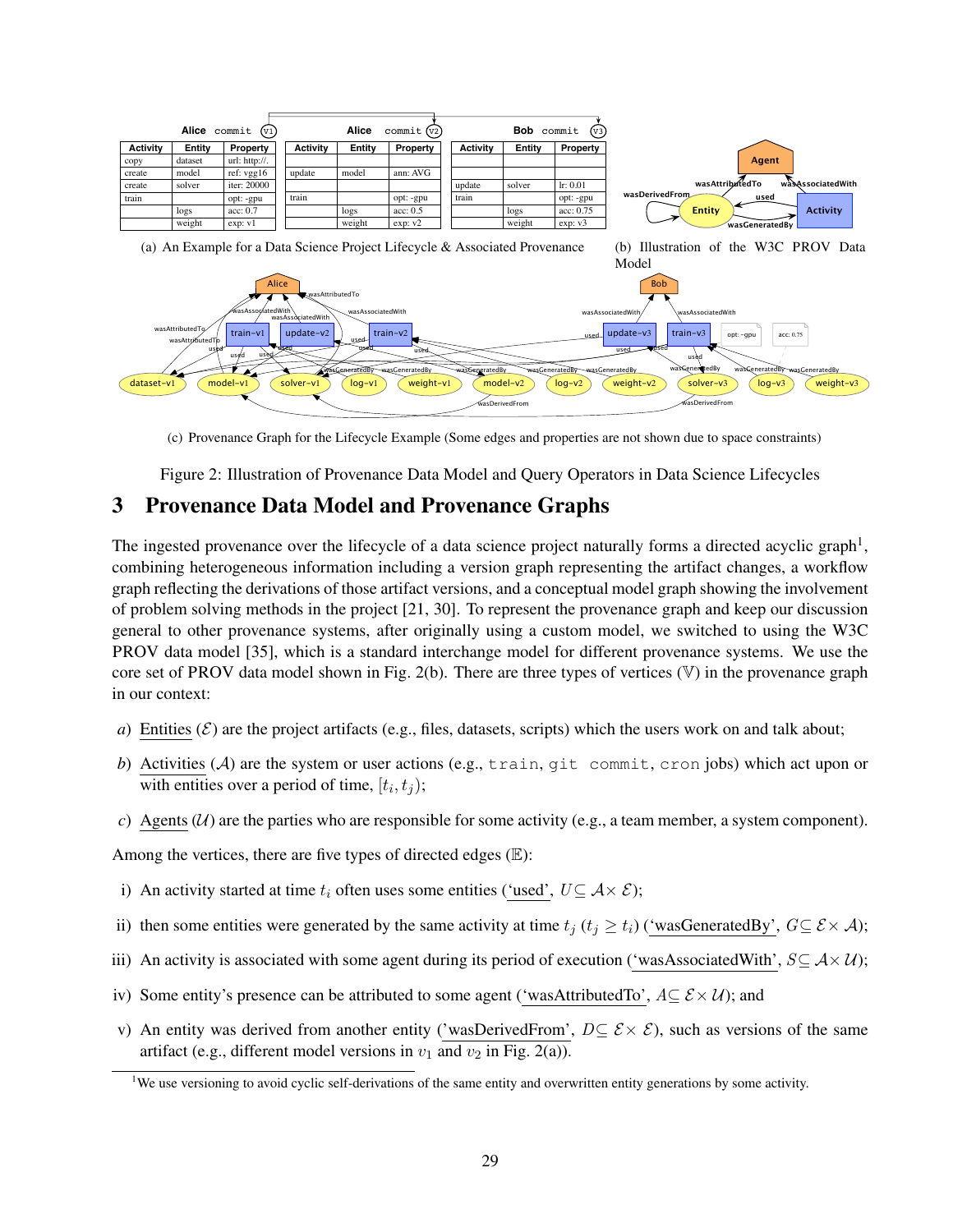In the provenance graph, both vertices and edges have a label to encode their vertex type in  $\{\mathcal{E}, \mathcal{A}, \mathcal{U}\}$  or edge type in  $\{U, G, S, A, D\}$ . All other ingested provenance records are modeled as properties, that are ingested by a set of configured project ingestors during activity executions and represented as key-value pairs.

PROV standard defines various serializations of the concept model (e.g., RDF, XML, JSON) [37]. In our system, we use a physical property graph data model to store it, as it is more natural for the users to think of the artifacts as nodes when writing queries using Cypher or Gremlin. It is also more compact than RDF graph for the large amount of provenance records, which are treated as literal nodes.

Definition 1 (Provenance Graph): Provenance in a data science project is represented as a directed acyclic graph,  $\mathcal{G}(\mathbb{V}, \mathbb{E}, \lambda_v, \lambda_e, \sigma, \omega)$ , where vertices have three types,  $\mathbb{V} = \mathcal{E} \cup \mathcal{A} \cup \mathcal{U}$ , and edges have five types,  $\mathbb{E} =$ U  $G \cup S \cup A \cup D$ . Label functions,  $\lambda_v: \mathbb{V} \mapsto \{\mathcal{E}, \mathcal{A}, \mathcal{U}\}\)$ , and  $\lambda_e: \mathbb{E} \mapsto \{U, G, S, A, D\}$  are total functions associating each vertex and each edge to its type. In a project, we refer to the set of property types as  $P$  and their values as O, then vertex and edge properties,  $\sigma: \mathbb{V} \times \mathcal{P} \mapsto \mathcal{O}$  and  $\omega: \mathbb{E} \times \mathcal{P} \mapsto \mathcal{O}$ , are partial functions from vertex/edge and property type to some value.

Example 1: In Fig. 2(a), Alice and Bob work together on a classification task to predict face IDs given an image. Alice starts the project and creates a neural network by modifying a popular model. She downloads the dataset and edits the model definitions and solver hyperparameters, then invokes the training program with specific command options. After training the first model, she examines the accuracy in the log file, annotates the weight files, then commits a version using  $q$  it via PROVDB command-line interface (CLI, Fig. 1). As the accuracy of the first model is not ideal, she changes the network by editing the model definition, trains it again and derives new log files and weight parameters. However the accuracy drops, and she turns to Bob for help. Bob examines what she did, trains a new model following best practices by editing the learning rate in solver configuration in version  $v_1$ .

Behind the scenes, PROVDB tracks users' activities, ingests provenance, and manages versioned artifacts (e.g., datasets, models, solvers). In the Fig. 2(a) tables, we show ingested information in detail: *a)* history of user activities (e.g., the first *train* command uses model  $v_1$  and solver  $v_1$  and generates logs  $v_1$  and weights  $v_1$ ), *b*) versions and changes of entities (e.g., weights  $v_1$ ,  $v_2$  and  $v_3$ ) and derivations among those entities (e.g., model  $v_2$  is derived from model  $v_1$ ), and *c*) provenance records as associated properties to activities and entities (e.g., dataset is copied from some url, Alice changes a pool layer type to AVG in  $v_2$ , accuracy in logs  $v_3$  is 0.75).

Example 2: In Fig. 2(c), we show the corresponding provenance graph of the project lifecycle illustrated in Example 1. Names of the vertices (e.g., 'model-v1', 'train-v3', 'Alice') are made by using their representative properties and suffixed using the version ids to distinguish different snapshots. Activity vertices are ordered from left to right w.r.t. the temporal order of their executions. We label the edges using their types and show a subset of the edges in Fig. 2(a) to illustrate usages of five relationship types. Note there are many snapshots of the same artifact in different versions, and between the versions, we maintain derivation edges 'wasDerivedFrom' (D) for efficient versioning storage. The property records are shown as white boxes but not treated as vertices in the property graph.

# 4 Capturing and Ingesting Provenance

The biggest challenge for a system like PROVDB is capturing the requisite provenance and context information. Transparent instrumentation approaches, where the information is captured with minimal involvement from the users are most likely to be used in practice, but are difficult to develop (since they must cover different user environments) and may generate large amounts of frivolous information (since they cannot be targetted). On the other hand, approaches that require explicit instrumentation or hints from the users can capture more useful information, but require significant discipline from the users and rarely work in the long run. We use a hybrid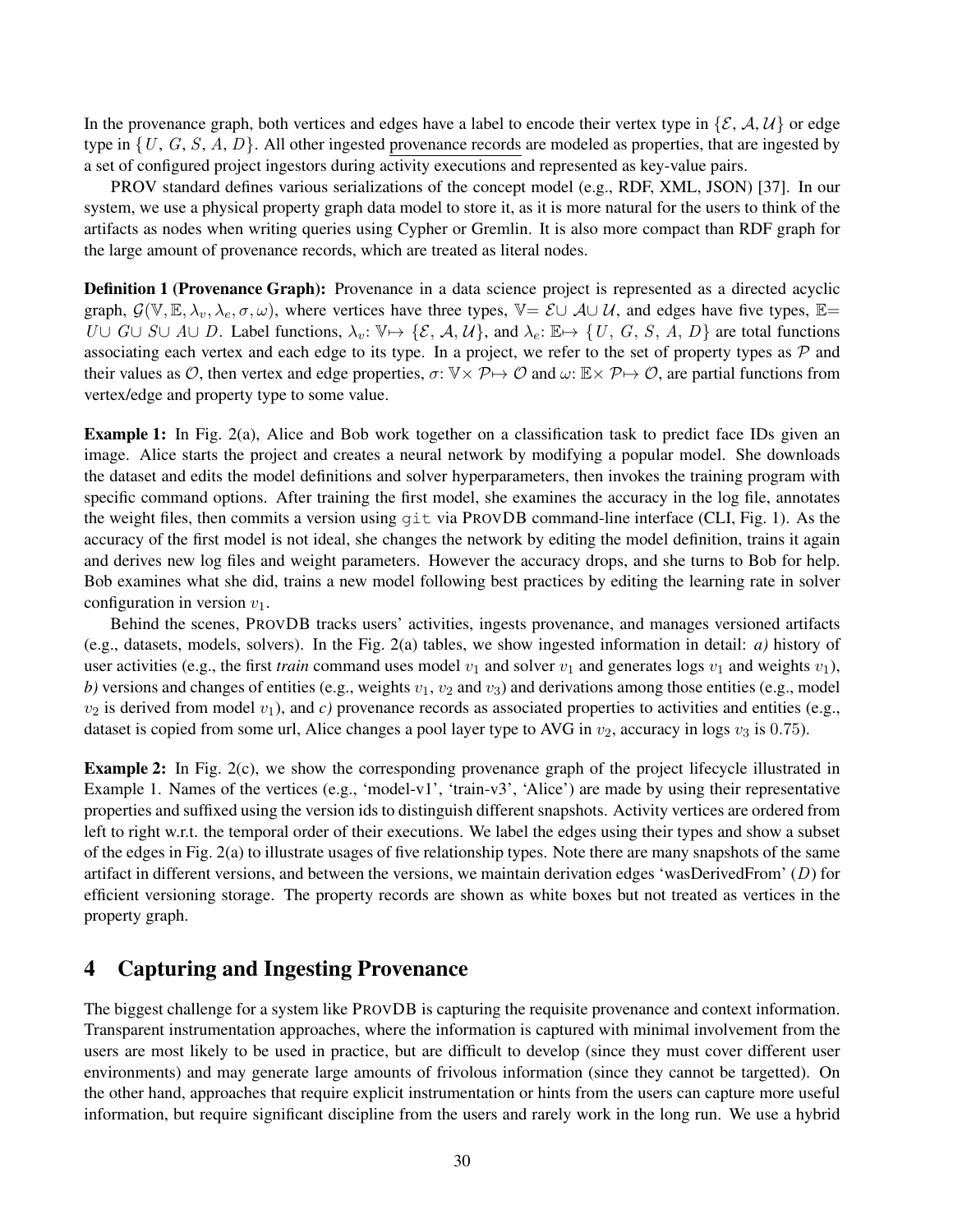approach in PROVDB, where we transparently instrument some of the most common data science environments, but allow users to explcitly instrument and send additional information to the PROVDB server. Here we briefly enumerate the ingestion mechanisms that PROVDB currently supports, which include a general-purpose UNIX shell-based ingestion framework, ingestion of DVCS versioning information, and a mechanism called file views which is intended to both simplify workflow and aid in fine-grained provenance capture.

Shell command-based Ingestion Framework: The provenance ingestion framework is centered around the UNIX commandline shell (e.g., bash, zsh, etc). We provide a special command called provdb that users can prefix to any other command, and that triggers provenance ingestion (shell extensions can be leveraged to do this automatically for every command). Each run of the command results in creation of a new *implicit* version, which allows us to capture the changes at a fine granularity. In other words, we commit a new version before and after running every such command. These implicit versions are kept separate from the explicit versions created by a user through use of git commit, and are not visible to the users. A collection of *ingestors* is invoked by matching the command that was run, against a set of regular expressions registered a priori along with the ingestors. PROVDB schedules ingestor to run before/during/after execution the user command, and expects the ingestor to return a JSON property graph consisting of a set of key-value pairs denoting properties of the snapshots or derivations. Note that, it is vital that we take a snapshot before running the command in order to properly handle modifications made using external tools (e.g., text editors) or commands not prefixed with provdb. That way we can capture a modification even if we don't know the specific operation(s) that made that modification. An ingestor can also provide *record-level provenance* information, if it is able to generate such information.

A default ingestor handles abitrary commands by parsing them following POSIX standard (IEEE 1003.1- 2001) to annotate utility, options, option arguments and operands. For example,  $mkdir -p dir$  is parsed as utility *mkdir*, option *p* and operand *dir*. Concatenations of commands are decomposed and ingested separately, while a command with pipes is treated as a single command. If an external tool has been used to make any edits (e.g., a text editor), an implicit version is created next time  $p_{\text{TOV}}$  is run, and the derivation information is recorded as missing.

Caffe (Deep Learning Framework) Ingestor: PROVDB also supports several specialized ingestion plugins and configurations to cover important data science workflows. In particular, it has an ingestor capable of ingesting provenance information from runs of the Caffe deep learning framework. If the command is recognized as a caffe command, then the ingestor parses the configuration file (passed as an argument to the command) to extract and record the *learning hyperparameters*. The ingestor also extracts accuracy and loss scores on an iteration-by-iteration basis from the result logging file. All of these are attached as properties to the coarsegrained derivation edge that is recorded in the provenance graph.

File Views: PROVDB provides a functionality called *file views* to assist dataset transformations and to ingest provenance among data files. Analogous to views in relational databases, a file view defines a virtual file as a transformation over an existing file. A file view can be defined either: (a) as a script or a sequence of commands (e.g., sort  $\parallel$  uniq -c, which is equivalent to an aggregate count view), or (b) as an SQL query where the input files are treated as tables. For instance, the following query counts the rows per label that a classifier predicts wrongly comparing with ground truth.

```
provdb fileview -c -n='results.csv' -q='
select t. c2 as label, count(*) as err cnt
from {testfile.csv} as t, {predfile.csv} as r
where t.-c0 = r.-c0 and t.-c2 := r.-c2 group by t.-c2'
```
The SQL feature is implemented by loading the input files into an in-memory sqlite database and executing the query against it. Instead of creating a view, the same syntax can be used for creating a new file instead, saving a user from coding similar functionality.

File views serves as an example of a functionality that can help make the ad hoc process of data science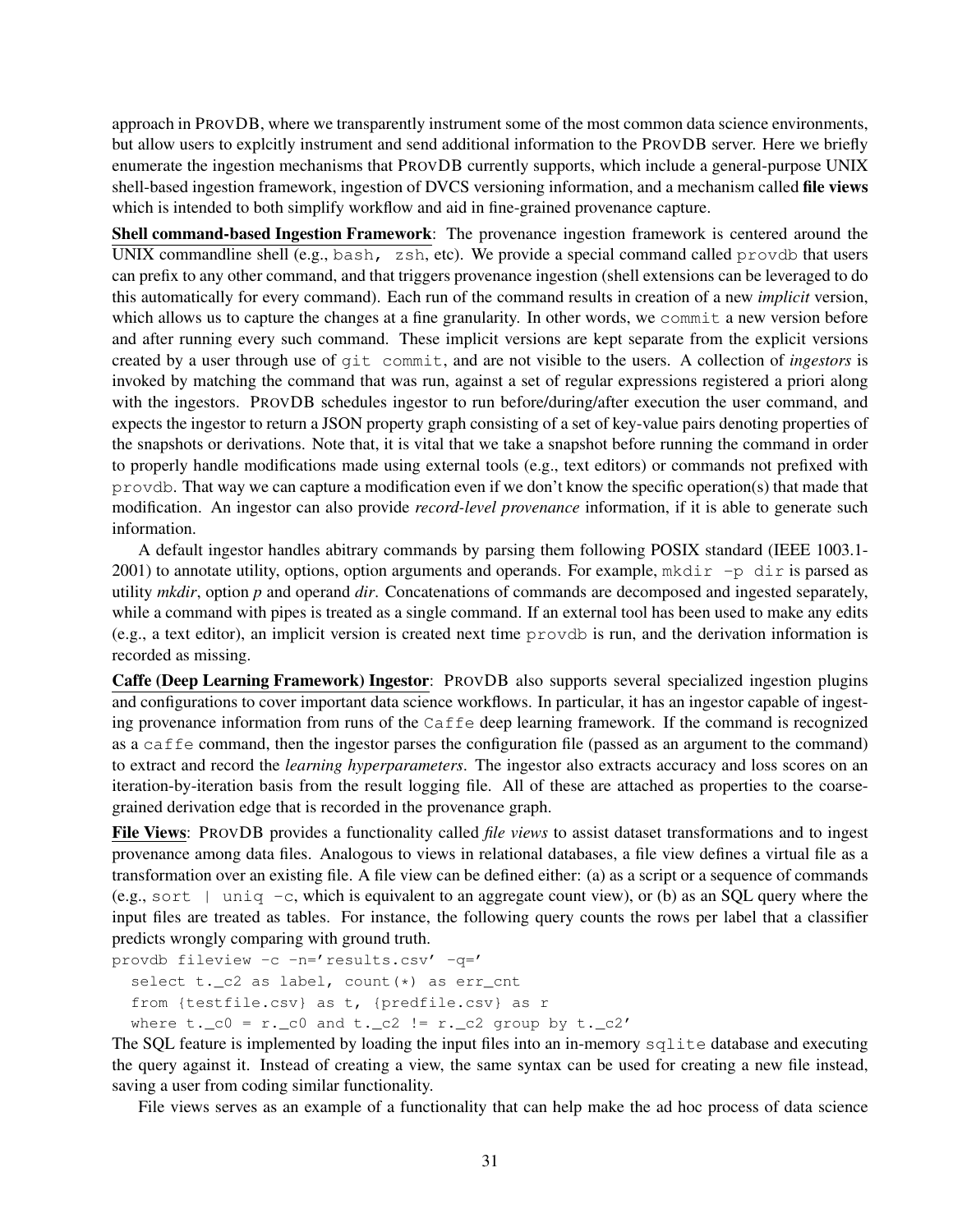more structured. Aside from making it easier to track dependencies, SQL-based file views also enable capturing record-level provenance by drawing upon techniques developed over the years for provenance in databases.

User Annotations: Apart from plugin framework, PROVDB GUI allows users to organize, add, and annotate properties, along with other query facilities. The user can annotate project properties, such as usage descriptions for collaborations on artifacts, or notes to explain rationale for a particular derivation. A user can also annotate a property as parameter and add range/step to its domains, which turns a derivation into a template and enables batch run of an experiment. For example, a grid search of a template derivation on a start snapshot can be configured directly in the UI. Maintaining such user annotations (and file views discussed above) as the datasets evolve is a complicated issue in itself [25].

# 5 Storing, Querying and Analyzing Provenance Graphs

Provenance graphs represent a unique and new usage scenario for graph databases, that necessitates development of new techniques both for storing and for querying them. In particular, the following characteristics of the provenance graph need to be considered:

- Versioned Artifacts: Each entity is a point-in-time snapshot of some artifact in the project, e.g., the query 'accuracy of model-v1' discusses a particular *snapshot* of the model artifact, while 'what are the common updates for *solver* before train' refer to the *artifact* but not an individual snapshot. This impacts both storage and declarative query facilities. First, given the potentially large *properties* associated with the nodes in the graph (e.g., scripts, notebooks, log files), the standard model of storing each node independently of the others does not work because of the verbosity and duplication in the properties of the data [29]. Second, any high-level query languages must support versioning as a first-class construct [18].
- Evolving Workflows: Data science lifecycle is exploratory and collaborative in nature, so *there is no static workflow skeleton, and no clear boundaries for individual runs* in contrast with workflow systems [20]; e.g., the modeling methods may change (e.g., from SVM to neural networks), the data processing steps may vary (e.g., split, transform or merge data files), and the user-committed versions may be mixed with code changes, error fixes, thus may not serve as query boundaries. Thus, we cannot assume the existence of a workflow skeleton and we need to allow flexible boundary conditions.
- Partial Knowledge in Collaboration: Each team member may work on and be familiar with a subset of artifacts and activities, and may use different tools or approaches, e.g., in Example 1, Alice and Bob use different ways to improve accuracy. When querying retrospective provenance of the snapshots or understanding activity process over team behaviors, the user may only have partial knowledge at query time, thus may find it difficult to compose the right query. Hence, it is important to support queries with partial information reflecting users' understanding and induce correct result.
- Verboseness for Usage: In practice, the provenance graph would be very verbose for humans to use and in large volume for the system to manage. Depending on the granularity, storing the graphs could take dozens of GBs within several minutes [9]. With similar goals to recent research efforts [22, 34, 36, 2], our system aims to let the users understand the essence of provenance at their preference level by transforming the provenance graph. *R4: The query facility should be scalable to large graph and process queries efficiently.*

In addition, most of the provenance query types of interest involve paths [1], and require returning paths instead of answering yes/no queries like reachability [22]. Writing queries to utilize the lifecycle provenance is beyond the capabilities of the pattern matching query (BPM) and regular path query (RPQ) support in popular graph databases [7, 6, 42]. For example, answering 'how is today's result file generated from today's data file' requires a segment of the provenance graph that includes not only the mentioned files but also others that are not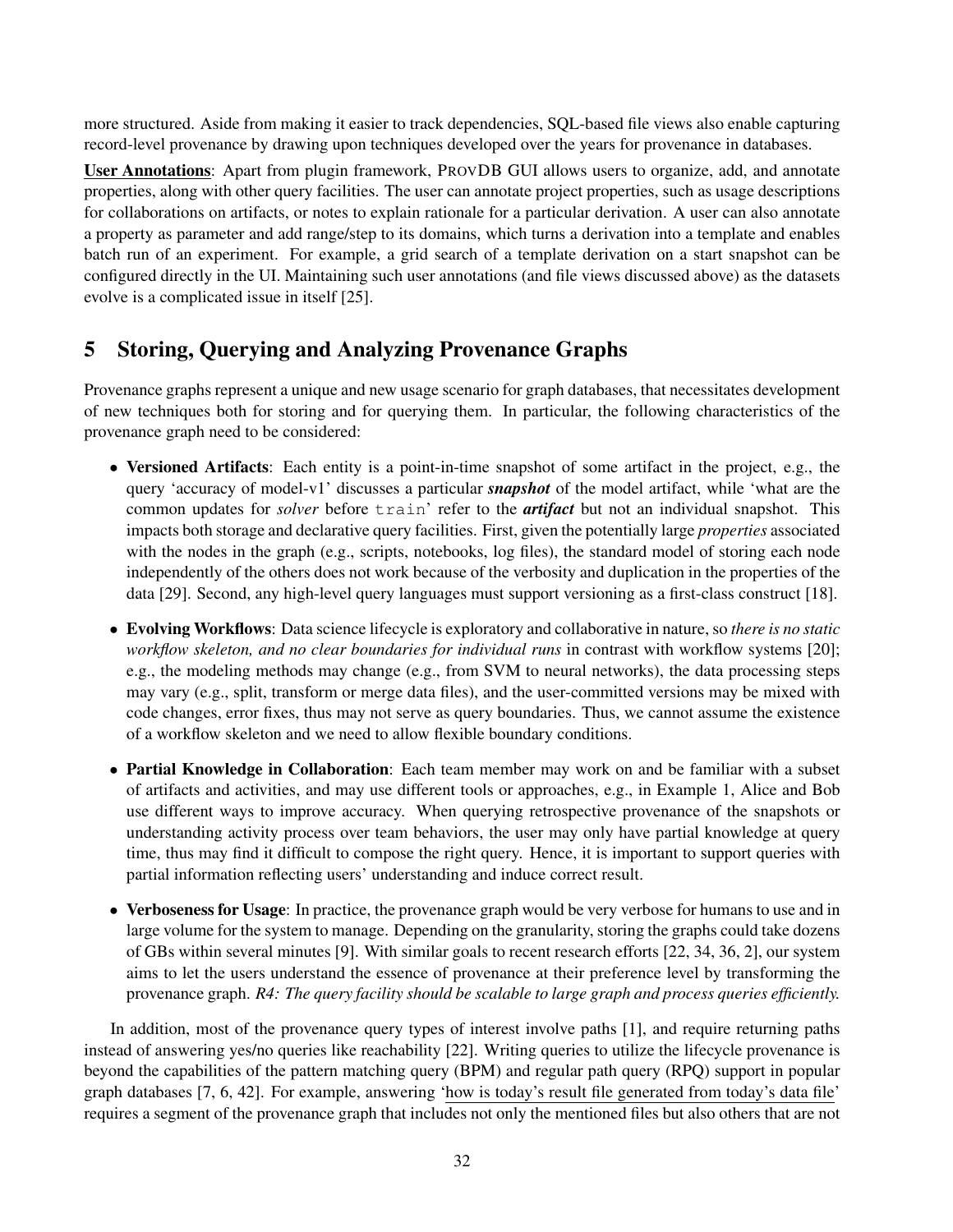| ProvDB<br>Query Provenance Q                                                                                                                                                                                                                            | Pipeline & FileView 章                                                                                                   | Monitoring Dashboard :                                                                                                                                                                      | Documents                                                                                     | Server: Connected                                                                                                                                                            |
|---------------------------------------------------------------------------------------------------------------------------------------------------------------------------------------------------------------------------------------------------------|-------------------------------------------------------------------------------------------------------------------------|---------------------------------------------------------------------------------------------------------------------------------------------------------------------------------------------|-----------------------------------------------------------------------------------------------|------------------------------------------------------------------------------------------------------------------------------------------------------------------------------|
| <b>Artifacts</b><br>filter<br>logging<br>id<br>٠<br>name<br>$\bigcap$ 106<br>model-4/logging.txt<br>model-5/logging.txt<br>131<br>C.<br>model-6/logging.txt<br>$\bigcap$ 156<br>model-7/logging.txt<br>$\bigcap$ 181<br>model-8/logging.txt<br>206<br>n | Diff Result +<br>filter<br>ingestor <sup>4</sup><br>name<br>posix<br>utility<br>caffe<br>iter<br>caffe<br>test-accuracy | Query: Diff Artifacts: 'model-0/logging.txt', 'model-9/logging.txt'<br>caffe<br>Download<br>value <sub>2</sub><br>value1<br>÷.<br>caffe<br>caffe<br>$\bf{0}$<br>$\circ$<br>0.1083<br>0.1307 | y1<br>$\mathbf{x}$<br>Iter<br>test-acc<br>۵<br>0.8<br>0.7<br>0.6                              | $\infty$<br>V <sup>2</sup><br>test-los:<br>Plot<br>Il test-accuracy@1   test-accuracy@2<br>test-loss@1   test-loss@2<br>2.4<br>22<br><b>STATISTICS</b><br>2.0                |
| model-9/logging.txt<br><b>V</b> 231<br>model-10/logging.txt<br>$\cap$ 256<br>Showing 1 to 41 of 41 entries<br>(filtered from 1.006 total<br>entries) 2 rows selected<br>E Properties O Diff C Refresh<br><b>Snapshots</b>                               | caffe<br>test-loss<br>caffe<br>train-loss<br>caffe<br>iter<br>caffe<br>test-accuracy 0.2553<br>entries)                 | 2.30259<br>2.30258<br>2.3026<br>2.30259<br>100<br>100<br>0.1194<br>Showing 1 to 879 of 879 entries (filtered from 882 total                                                                 | 0.5<br>0.4<br>0.3<br>0.2<br>0.1<br>$\circ$<br>$\circ$<br>$\partial \partial_\varphi$<br>10000 | 1.8<br>1.6<br>1.4<br>7300<br>1.2<br>test-loss@2: 1.2366<br>10<br><b><i><b>DALE LUMINATION</b></i></b><br>0.8<br>0 <sub>R</sub><br>25000<br><b>C</b> Popout<br><b>OConfig</b> |
| <b>Versions</b><br><b>Query ProvDB</b>                                                                                                                                                                                                                  | artifacts<br>۸<br>id<br>$\overline{a}$<br>solver.prototxt<br>3<br>train_test.prototxt<br>4<br>model-0/solver.prototxt   | Query: MATCH p=(x:Artifact)-->()<--(va:Version)-->(vb:Version)-->()<--(xb:Artifact)                                                                                                         |                                                                                               | $\times$                                                                                                                                                                     |



土

S MATCH p=(x:Artifact)-->()<--(va:Version)-->(vb:Version)-->()<--(xb:Artifact).

(a) Diff Artifacts (Result logging files for two deep neural networks)

(b) Cypher Query to Find Related Changes via Derivations

#### Figure 3: Illustration of PROVDB interfaces

on the lineage paths and the users may not know at all (e.g., 'a configuration file'); answering 'how do the team members typically generate the result file from the data file?' requires summarizing several query results of the above query while keeping the result meaningful from provenance perspective.

This lack of proper query facilities in modern graph databases not only limits the value of lifecycle provenance systems for data science, but also of other provenance systems. The specialized query types of interest in the provenance domain [1, 22] had often led provenance systems to implement specialized storage systems [38] and query interfaces [16, 4] on their own [20]. Recent works in the provenance community propose various task-specific graph transformations, which are essentially different template queries from the graph querying perspective; these include grouping vertices together to handle publishing policies [34], aggregating similar vertices to understand commonalities and outliers [36], segmenting a provenance graph for feature extractions in cybersecurity [2].

To handle the wide variety of usage scenarios, PROVDB currently supports several different mechanisms to interact with the provenance information, that we briefly discuss next.

#### 5.1 Interactive Queries using Cypher

In a collaborative workflow, provenance queries to identify what revision and which author last modified a line in an artifact are common (e.g., git blame). PROVDB allows such queries at various levels (version, artifact, snapshot, record) and also allows querying the properties associated with the different entities (e.g., details of what parameters have been used, temporal orders of commands, etc). In fact, all the information exposed in the property graph can be directly queried using the Neo4j Cypher query language, which supports graph traversal queries and aggregation queries.

The latter types of queries are primarily limited by the amount of context and properties that can be automatically ingested. Availability of this information allows users to ask more meaningful queries like: *what scikit-learn script files contain a specific sequence of commands; what is the learning accuracy curve of a caffe model artifact; enumerate all different parameter combinations that have been tried out for a given learning task*, and so on.

Many such queries naturally result in one or more time series of values (e.g., properties of an artifact over time as it evolves, results of "diff" queries discussed below); PROVDB supports a uniform visual interface for plotting such time series data, and comparing two different time series (see below for an example).

Illustrative Example: Figure 3 shows the PROVDB Web GUI using a caffe deep learning project. In this project, 41 deep neural networks are created for a face classification task. The user tries out models by editing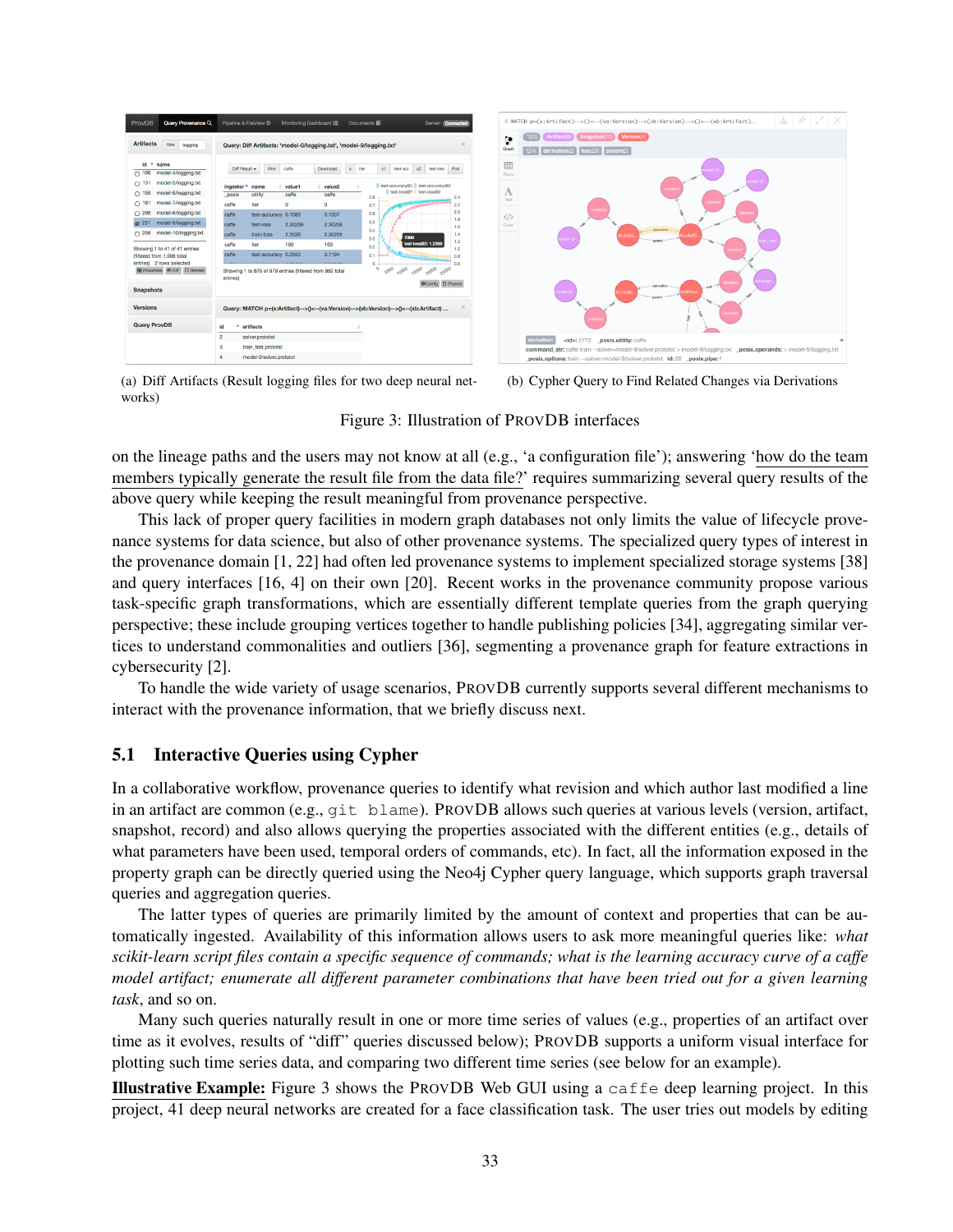

Figure 4: Examples of Segmentation and Summarization Queries

and training models. In Fig 3(a), an introspection query asks how different are two trained models (*model-0* and *9*). Using the GUI, the user filters artifacts, and diffs their result logging files. In the right side query result pane, the ingested properties are diffed. The caffe ingestor properties are numerical time series; using the provided charting tool, the user plots the training loss and accuracy against the iteration number. From the results, we can see that *model-9* does not train well in the beginning, but ends up with similar accuracy. To understand why, a deep diff between the two can be issued in the GUI and complex Cypher queries can be used as well. In Fig. 3(b), the query finds previous derivations and shared snapshots, which are training config files; more introspection can be done by finding changed hyperparameters.

### 5.2 Graph Segmentation and Summarization Queries

As discussed above, the extant graph query languages are not rich enough to support common provenance analysis queries. One of our goals with ongoing work is to initiate a more systematic study of abstract graph operators that modern graph databases need to support to be a viable option for storing provenance graphs. By observing the characteristics of the provenance graph in analytics lifecycle and identifying the requirements for the query facilities, we propose two new graph operators as a starting point:

Segmentation: A very important provenance query type of interest is querying ancestors and descendants of entities [20, 22]. In our context, the users introspect the lifecycle and identify issues by analyzing dependencies among snapshots. Lack of a workflow skeleton and clear boundaries makes the provenance query more difficult. Moreover the user may not be able to specify all interested entities in a query due to partial knowledge. We propose a segmentation operator that takes sets of source and destination entities, and induces other important unknown entities satisfying a set of specified boundary criteria.

**Example 3:** In Fig. 4(a), we show two examples of segmentation query. In Query 1  $(Q_1)$ , Bob was interested in what Alice did in version  $v_2$ . He did not know the details of activities and the entities Alice touched, instead he set  $\{dataset\}$ ,  $\{weight\}$  as querying entities to see how the *weight* in Alice's version  $v_2$  was connected to the *dataset*. He filtered out uninterested edge types (.e.g,  $A$ ,  $D$ ) and excluded actions in earlier commits (e.g.,  $v_1$ ) by setting the boundaries as two activities away from those querying entities. The system found connections among the querying entities, and included vertices within the boundaries. After interpreting the result, Bob knew Alice updated the model definitions in *model*. On the other hand, Alice would understand how Bob improved the accuracy and learn from him. In Query 2 (Q2), instead of learned *weight*, accuracy property associated *log* entity is used as querying entity along with *dataset*. The result showed Bob only updated solver file.

Summarization: In workflow systems, querying the workflow skeleton (aka prospective provenance) is an important use case [12] and one of the *provenance challenges* [1]. In our context, even though a static workflow skeleton is not present, summarizing a skeleton of similar processing pipelines, showing commonalities and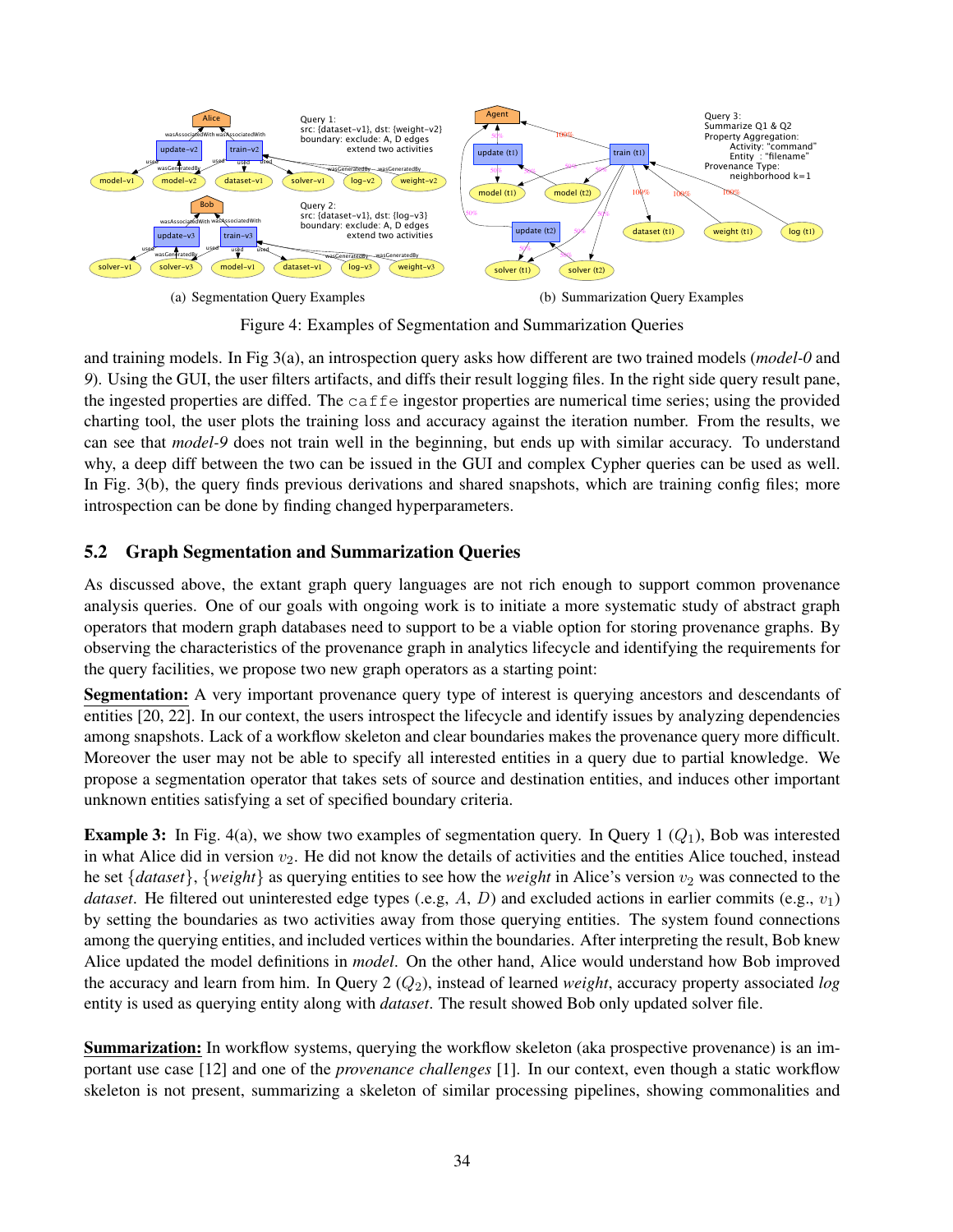identifying abnormal behaviors are very useful query capabilities. However, general graph summarization techniques [26] are not applicable to provenance graphs due to the subtle provenance meanings and constraints of the data model [35, 34, 36]. Hence, we propose a summarization operator with multi-resolution capabilities for provenance graphs. It operates over query results of segmentation and allows tuning the summary by ignoring vertex details and characterizing local structures, and ensures provenance meaning through path constraints.

Example 4: In Fig. 4(b), an outsider to the team (e.g., auditor, new team member) wanted to see the activity overview in the project. Segmentation queries (e.g.,  $Q_1$ ,  $Q_2$  in Fig. 4(a)) only show individual trails of the analytics process at the snapshot level. The outsider issued a summarization query, Query 3  $(Q_3)$ , by specifying the aggregation over three types of vertices (viewing Alice and Bob as an abstract team member, ignoring details of files and activities), and defining the provenance meanings as a 1-hop neighborhood. The system merged  $Q_1$ and  $Q_2$  into a summary graph. In Fig. 4(b), the vertices suffixed name with provenance types to show alternative generation process, while edges are labeled with their frequency of appearance among segments. The query issuer would vary the summary conditions at different resolutions.

See [31] for a more in-depth discussion, including new query execution techniques for such queries.

### 6 Related Work

There has been much work on scientific workflow systems over the years, with some of the prominent systems being Kepler, Taverna, Galaxy, iPlant, VisTrails, Chimera, Pegasus, to name a few<sup>2</sup>. These systems often center around creating, automating, and monitoring a well-defined workflow or data analysis pipeline. But they cannot easily handle fast-changing pipelines, and typically are not suitable for ad hoc collaborative data science workflows where clear established pipelines may not exist except in the final, stable versions. Moreover, these systems typically do not support the entire range of tools or systems that the users may want to use, they impose a high overhead on the user time and can substantially increase the development time, and often require using specific computational environment. Further, many of these systems require centralized storage and computation, which may not be an option for large datasets.

Many users find version control systems (e.g.,  $qit$ , svn) and related hosted platforms (e.g.,  $GitHub$ , GitLab) more appropriate for their day-to-day needs. However, these systems are typically too "low-level", and don't support capturing higher-level workflows or provenance information. The versioning API supported by these systems is based on a notion of files, and is not capable of allowing data researchers to reason about data contained within versions and the relationships between the versions in a holistic manner. PROVDB can be seen as providing rich introspection and querying capabilities those systems lack.

Recently, there is emerging interest in developing systems for managing different aspects in the modeling lifecycle, such as building modeling lifecycle platforms [11], accelerating iterative modeling process [45], managing developed models [44, 33], organizing lifecycle provenance and metadata [21, 30, 41], auto-selecting models [27], hosting and discovering reference models [43, 32], and assisting collaboration [24]. Issues of querying evolving and verbose provenance effectively are typically not considered in that work.

There has also been much work on **provenance**, with increasing interest in the recent years. The work in that space can be roughly categorized in two types: data provenance (aka fine-granularity) and workflow provenance (aka coarse-granularity). Data provenance is discussed in dataflow systems, such as RDBMS, Pig Latin, and Spark [19, 3, 23], while workflow provenance studies address complex interactions among high-level conceptual components in various computational tasks, such as scientific workflows, business processes, and cybersecurity [20, 20, 12, 9]. Unlike retrospective query facilities in scientific workflow provenance systems [20], their processes are predefined in *workflow skeletons*, and multiple executions generate different instance-level

<sup>&</sup>lt;sup>2</sup>We omit the citations for brevity; a more detailed discussion with citations can be found in [30, 31]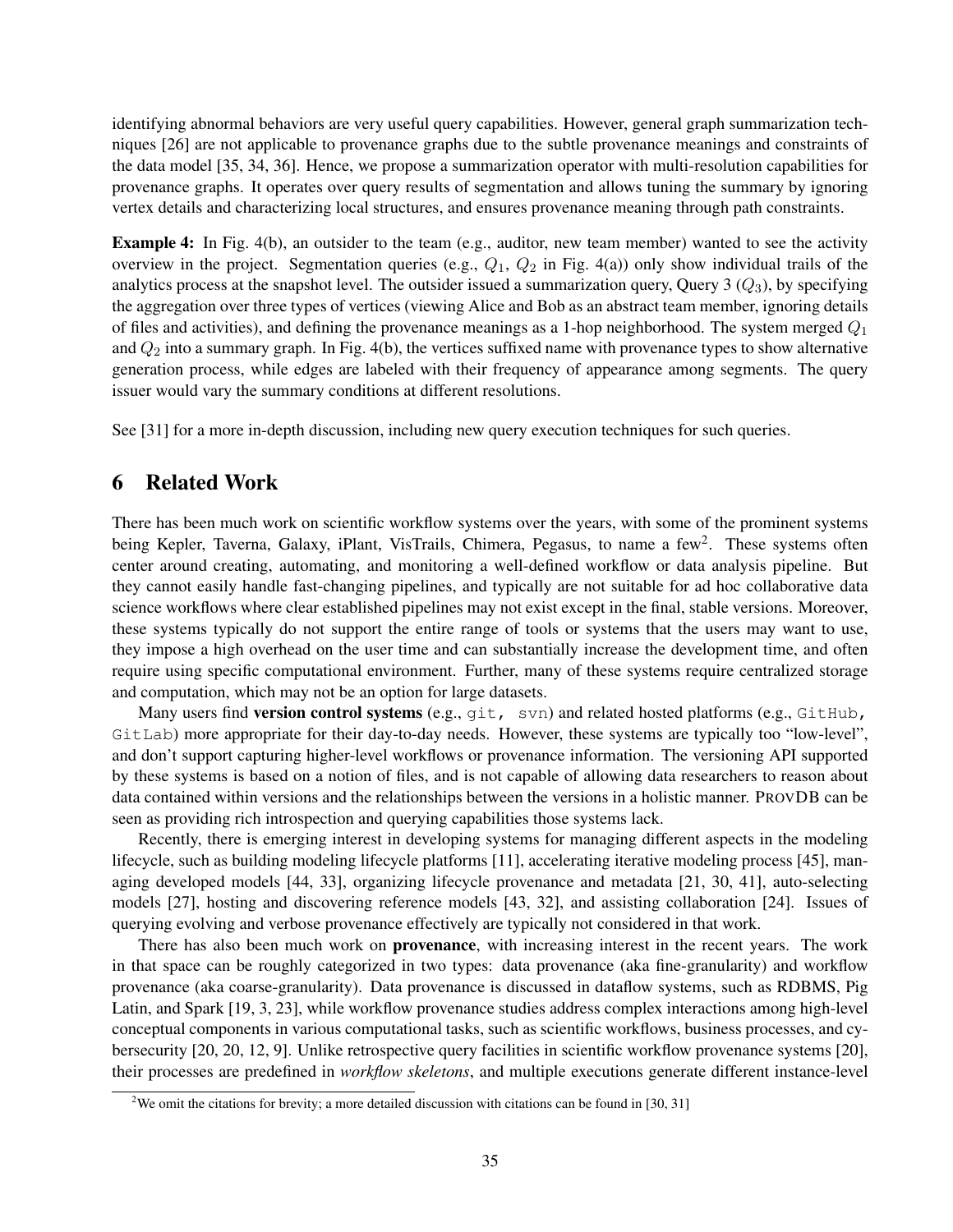provenance *run graphs* and have clear boundaries. Taking advantages of the skeleton, there are lines of research for advanced ancestry query processing, such as defining user views over such skeleton to aid queries on verbose run graphs [16], executing reachability query on the run graphs efficiently [8], storing run graphs generated by the skeletons compactly [5], and using visualization as examples to ease query construction [10].

Most relevant work is querying evolving script provenance [39, 40]. Because script executions form clear run graph boundary, query facilities to visualize and difference execution run graphs are proposed. In our context, as there are no clear boundaries of run graphs, it is crucial to design query facilities allowing the user to express the logical run graph segments and specify the boundary conditions first. Our method can also be applied on script provenance by segmenting within and summarizing across evolving run graphs.

## 7 Conclusion

In this paper, we presented our approach to simplify lifecycle management of ad hoc, collaborative analysis workflows that are becoming prevalent in most application domains today. Our system, PROVDB, is based on the premise that a large amount of provenance and metadata information can be captured passively, and analyzing that information in novel ways can immensely simplify the day-to-day processes undertaken by data analysts. Our initial experience with using this prototype for a deep learning workflow (for a computer vision task) shows that even with limited functionality, it can simplify the bookkeeping tasks and make it easy to compare the effects of different hyperparameters and neural network structures. However, many interesting and hard systems and conceptual challenges remain to be addressed in capturing and exploiting such information to its fullest extent. In particular, there are many potential ways to use the rich provenance and context metadata that PROVDB collects to answer explanation queries to understand the origins of a piece of data or introspection queries to identify practices like *p-value hacking*. Continuous monitoring of this data can also help identify issues during deployment of data science pipelines (e.g., *concept drifts*). In addition, the large volumes of versioned provenance information requires development of new graph data management systems, including new graph query operators, that we are actively investigating in ongoing work.

### References

- [1] Provenance Challenge. http://twiki.ipaw.info. Accessed: 2017-07.
- [2] R. Abreu, D. Archer, E. Chapman, J. Cheney, H. Eldardiry, and A. Gascón. Provenance segmentation. In *8th Workshop on the Theory and Practice of Provenance (TaPP)*, 2016.
- [3] Y. Amsterdamer, S. B. Davidson, D. Deutch, T. Milo, J. Stoyanovich, and V. Tannen. Putting lipstick on pig: Enabling database-style workflow provenance. *PVLDB*, 5(4):346–357, 2011.
- [4] M. K. Anand, S. Bowers, and B. Ludäscher. Techniques for efficiently querying scientific workflow provenance graphs. In *EDBT*, 2010.
- [5] M. K. Anand, S. Bowers, T. M. McPhillips, and B. Ludäscher. Efficient provenance storage over nested data collections. In *EDBT*, 2009.
- [6] R. Angles, M. Arenas, P. Barceló, A. Hogan, J. L. Reutter, and D. Vrgoc. Foundations of modern query languages for graph databases. *ACM Computing Surveys*, 50(5):68:1–68:40, 2017.
- [7] P. B. Baeza. Querying graph databases. In *PODS*, 2013.
- [8] Z. Bao, S. B. Davidson, S. Khanna, and S. Roy. An optimal labeling scheme for workflow provenance using skeleton labels. In *SIGMOD*, 2010.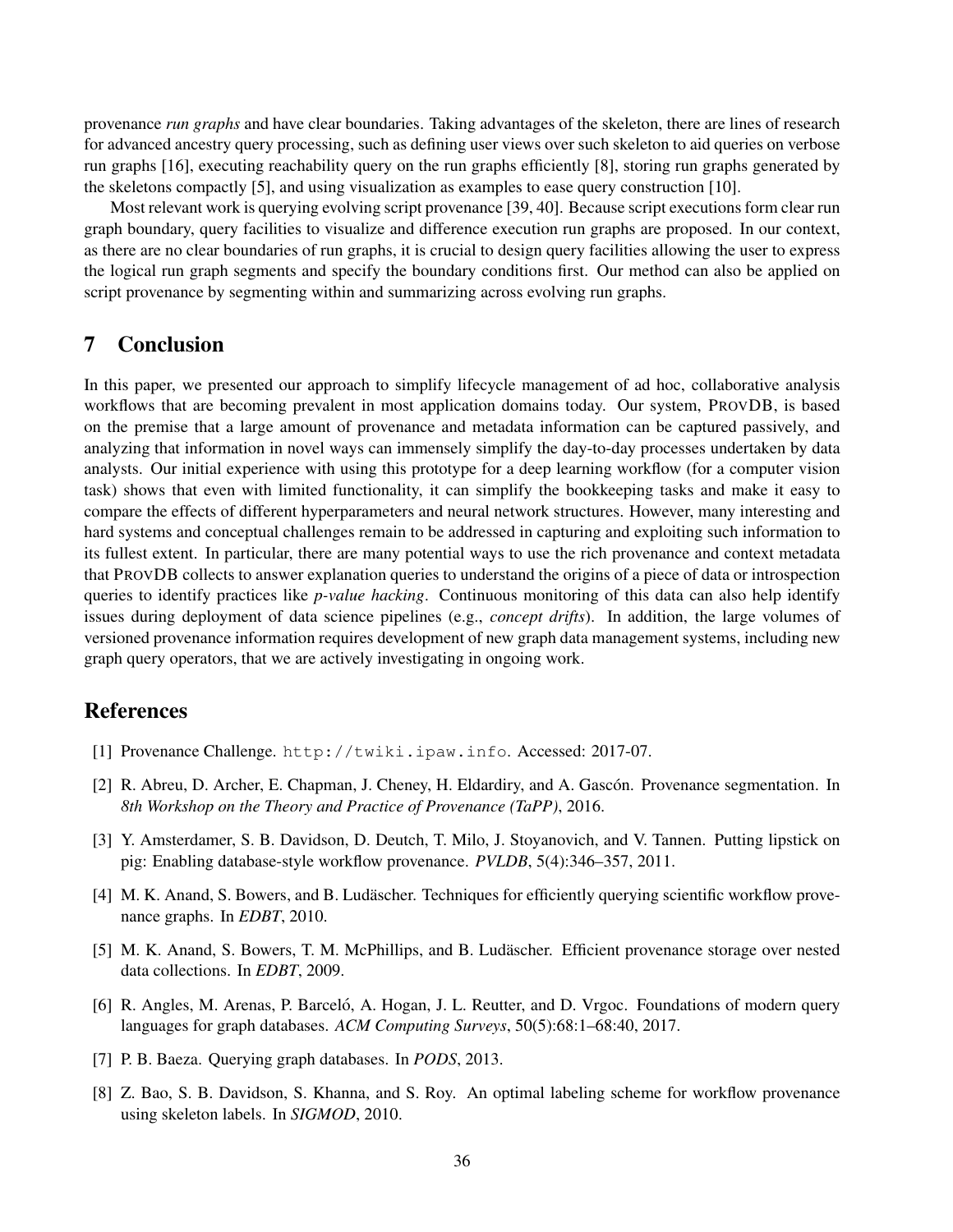- [9] A. M. Bates, D. Tian, K. R. B. Butler, and T. Moyer. Trustworthy whole-system provenance for the linux kernel. In *24th USENIX Security Symposium*, 2015.
- [10] L. Bavoil, S. P. Callahan, C. E. Scheidegger, H. T. Vo, P. Crossno, C. T. Silva, and J. Freire. Vistrails: Enabling interactive multiple-view visualizations. In *16th IEEE Visualization Conference (VIS)*, 2005.
- [11] D. Baylor et al. TFX: A tensorflow-based production-scale machine learning platform. In *KDD*, 2017.
- [12] C. Beeri, A. Eyal, S. Kamenkovich, and T. Milo. Querying business processes. In *VLDB*, 2006.
- [13] A. P. Bhardwaj, S. Bhattacherjee, A. Chavan, A. Deshpande, A. Elmore, S. Madden, and A. Parameswaran. DataHub: Collaborative Data Science & Dataset Version Management at Scale. *CIDR*, 2015.
- [14] S. Bhattacherjee, A. Chavan, S. Huang, A. Deshpande, and A. Parameswaran. Principles of Dataset Versioning: Exploring the Recreation/Storage Tradeoff. *PVLDB*, 2015.
- [15] S. Bhattacherjee, A. Deshpande. Storing and querying versioned documents in the cloud. In *ICDE*, 2018.
- [16] O. Biton, S. C. Boulakia, S. B. Davidson, and C. S. Hara. Querying and managing provenance through user views in scientific workflows. In *ICDE*, 2008.
- [17] A. Chavan and A. Deshpande. DEX: query execution in a delta-based storage system. In *SIGMOD*, 2017.
- [18] A. Chavan, S. Huang, A. Deshpande, A. Elmore, S. Madden, and A. Parameswaran. Towards a Unified Query Language for Provenance and Versioning. *Theory and Practice of Provenance (TaPP)*, 2015.
- [19] J. Cheney, L. Chiticariu, and W. C. Tan. Provenance in databases: Why, how, and where. *FnT*, 2009.
- [20] J. Freire, D. Koop, E. Santos, and C. T. Silva. Provenance for computational tasks: A survey. *Computing in Science & Engineering*, 2008.
- [21] J. M. Hellerstein, V. Sreekanti, J. E. Gonzalez, J. Dalton, A. Dey, S. Nag, K. Ramachandran, S. Arora, A. Bhattacharyya, S. Das, M. Donsky, G. Fierro, C. She, C. Steinbach, V. Subramanian, and E. Sun. Ground: A data context service. In *CIDR*, 2017.
- [22] D. A. Holland, U. J. Braun, D. Maclean, K.-K. Muniswamy-Reddy, and M. I. Seltzer. Choosing a data model and query language for provenance. In *Intl. Provenance and Annotation Workshop (IPAW)*, 2010.
- [23] M. Interlandi, K. Shah, S. D. Tetali, M. A. Gulzar, S. Yoo, M. Kim, T. D. Millstein, and T. Condie. Titian: Data provenance support in spark. *PVLDB*, 9(3):216–227, 2015.
- [24] E. Kandogan, M. Roth, P. M. Schwarz, J. Hui, I. Terrizzano, C. Christodoulakis, and R. J. Miller. Labbook: Metadata-driven social collaborative data analysis. In *IEEE International Conference on Big Data*, 2015.
- [25] R. H. Katz. Toward a unified framework for version modeling in engineering databases. *ACM Computing Surveys (CSUR)*, 22(4):375–409, 1990.
- [26] A. Khan, S. S. Bhowmick, and F. Bonchi. Summarizing static and dynamic big graphs. *PVLDB*, 2017.
- [27] A. Kumar, R. McCann, J. F. Naughton, and J. M. Patel. Model selection management systems: The next frontier of advanced analytics. *SIGMOD Record*, 44(4):17–22, 2015.
- [28] M. Maddox, D. Goehring, A. J. Elmore, S. Madden, A. G. Parameswaran, and A. Deshpande. Decibel: The relational dataset branching system. *PVLDB*, 9(9):624–635, 2016.